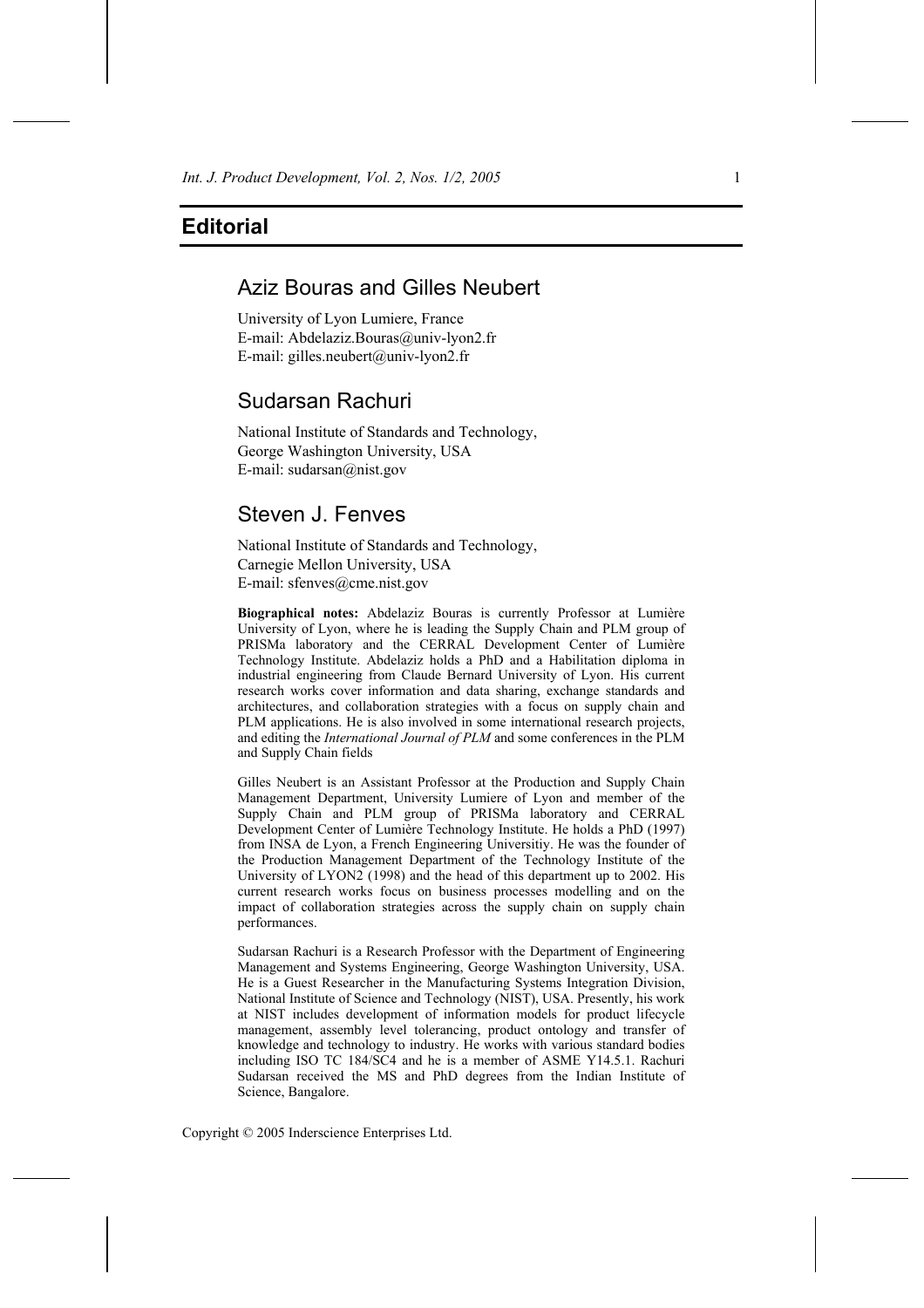## 2 *A. Bouras, G. Neubert, S. Rachuri and S.J. Fenves*

Steven J. Fenves is University Professor Emeritus of Civil and Environmental Engineering at Carnegie Mellon University and is a Guest Researcher at NIST. He received his degrees in Civil Engineering from the University of Illinois and has taught at the University of Illinois, Carnegie Mellon, MIT, National University of Mexico, Cornell and Stanford. His research deals with computer-aided engineering, design standards, engineering databases, and structural analysis and design environments. He is the author of six books and over 300 papers and is a member of the National Academy of Engineering and an Honorary Member of the American Society of Civil Engineers

The Product Lifecycle Management (PLM) holds the promise of seamlessly integrating all the information produced throughout all phases of a product's life cycle to everyone in an organisation at every managerial and technical level, along with key suppliers and customers. PLM systems form the apex of the corporate software hierarchy and as such depend on subsidiary systems for detailed information capture and dissemination. The tools that support PLM philosophy can be broadly categorised as:

- authoring tools that create product content
- optimisation and decision support system tools that manage and optimise the processes involved in the lifecycle of the product from its conception to retirement.

Until quite recently, computer support for product development tended to cover a narrow slice of a product's lifecycle – typically the segment from the product's engineering specification to its physical embodiment. The PLM promises to provide support for the product's entire lifecycle, from the first conceptualisation to the disposal of its last instance. The volume, diversity, and complexity of information describing the product will increase correspondingly. The PLM philosophy and systems envisage providing support to even broader range of engineering and business activities.

It is therefore important not only to take the technological but also the organisational perspective of PLM into account. Collaborating and sharing of data within a company and especially in the extended enterprise challenges existing processes and culture. For that reason, the success of PLM heavily depends on the willingness of the organisation to accept change and especially on the people that must form inter-organisational and cross-functional teams to collaboratively develop and manage products.

This special issue is organised according to the following themes:

- from PDM to PLM
- PLM concept and practice
- PLM and early design
- PLM systems
- PLM and knowledge management
- PLM and traceability
- Systems engineering.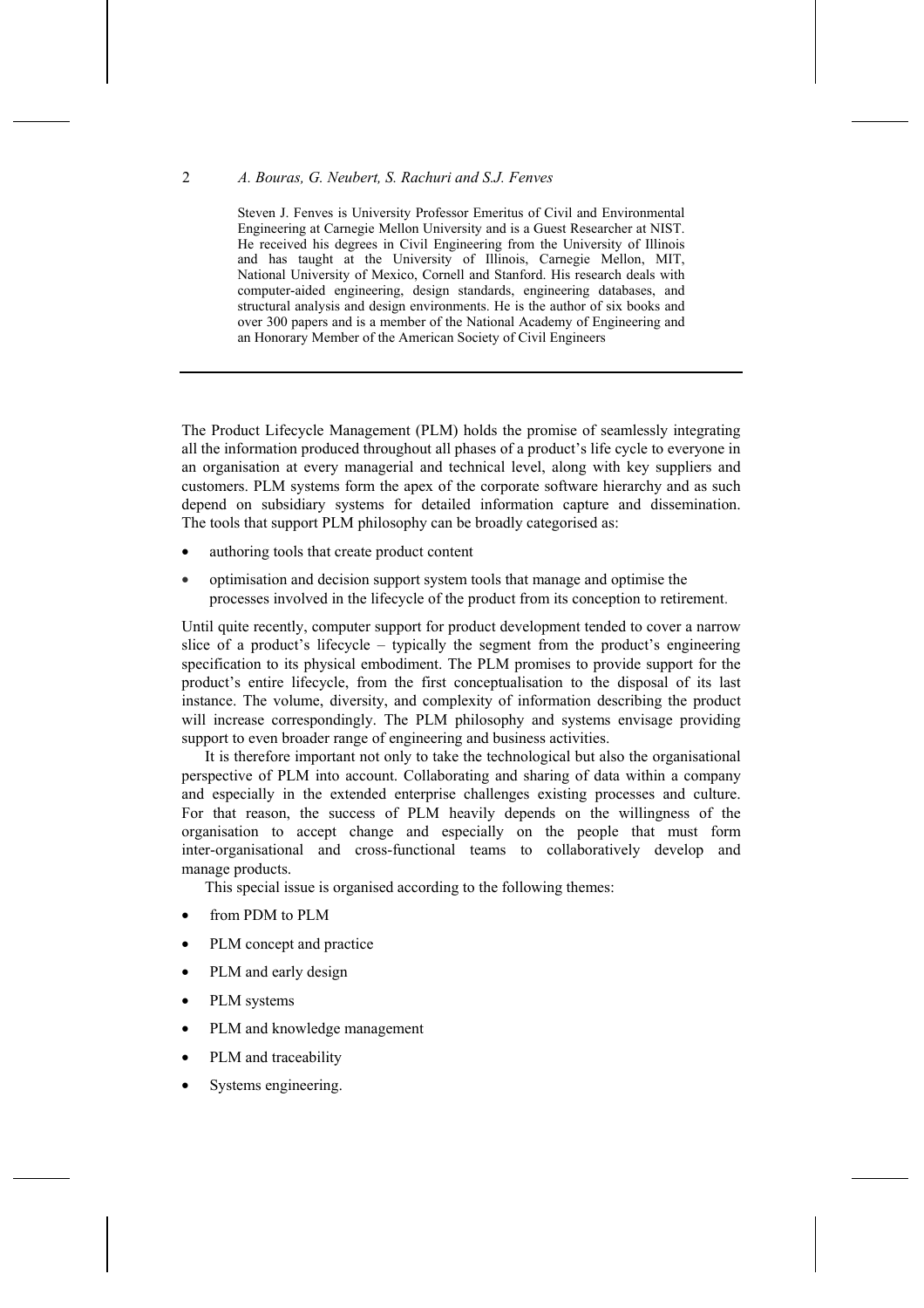## *Editorial* 3

### *From PDM to PLM*

A critical aspect of PLM systems is their product information modelling architecture. Here, the traditional hierarchical approach to building software tools presents a serious potential pitfall: if PLM systems continue to access product information via product data management (PDM) systems that, in turn, obtain geometric descriptions from computer-aided design (CAD) systems, the information that becomes available will only be that which is supported by these latter systems. The paper by P.M. Wognum and I.C. Kerssens-van Drongelen details a survey of PDM implementations and the assessment of the feedback from this experiment. The paper confirms and establishes the interaction between organisational and technical issues in the implementation of PDM. Further it points out that decisions and uses of PDM are limited and are not across the full enterprise. These observations have important implications for the design and implementation of PLM system that have larger scope than PDM systems.

#### *PLM concept and practice*

The paper by L. Taxen and D. Svensson proposes the application of the activity domain theory as a framework of an alternative foundation for PLM. The main contribution of this study is that PLM is carried out in a socially organised setting where human 'actors' work together towards a certain goal. The paper has some very useful concepts and approaches PLM in a holistic way.

### *PLM and early design*

In the detailed design stage, the information is more structured; but in the early design stage, the information is unstructured, incomplete and evolutionary in nature. A lot of research effort is required in capturing early design information including requirements (customer, functional, behaviour, etc.) and quality among other things. The paper by D. Scaravetti, J. Nadeau, J. Pailhès and P. Sebastian discusses a method to perform the analysis of the embodiment design problem. The paper draws results from function, structure, and behaviour reasoning literature and defines a four-level analysis (need, functions, organic structure, and physical behaviours) for the method.

#### *PLM systems*

A model based approach is the topic of the paper by M. Grieves. The author proposes two models, the PLM model and the mirrored spaces' model in developing an understanding of the characteristics and boundaries of PLM.

#### *PLM and knowledge management*

The paper by M. Therani and M. Tanniru characterises PLM as a large-scale knowledge management effort in engineering. Their paper proposes what the authors call 'knowledge partition' of the organisational knowledge into three groups: business control and coordination knowledge; task oriented process knowledge; and knowledge about an organisational service or product. The knowledge partition approach is based on exploratory industry case studies. The paper also discusses some research issues in developing a PLM architecture to manage these types of knowledge using recent advances in process modelling, ontology development, information integration and software systems.